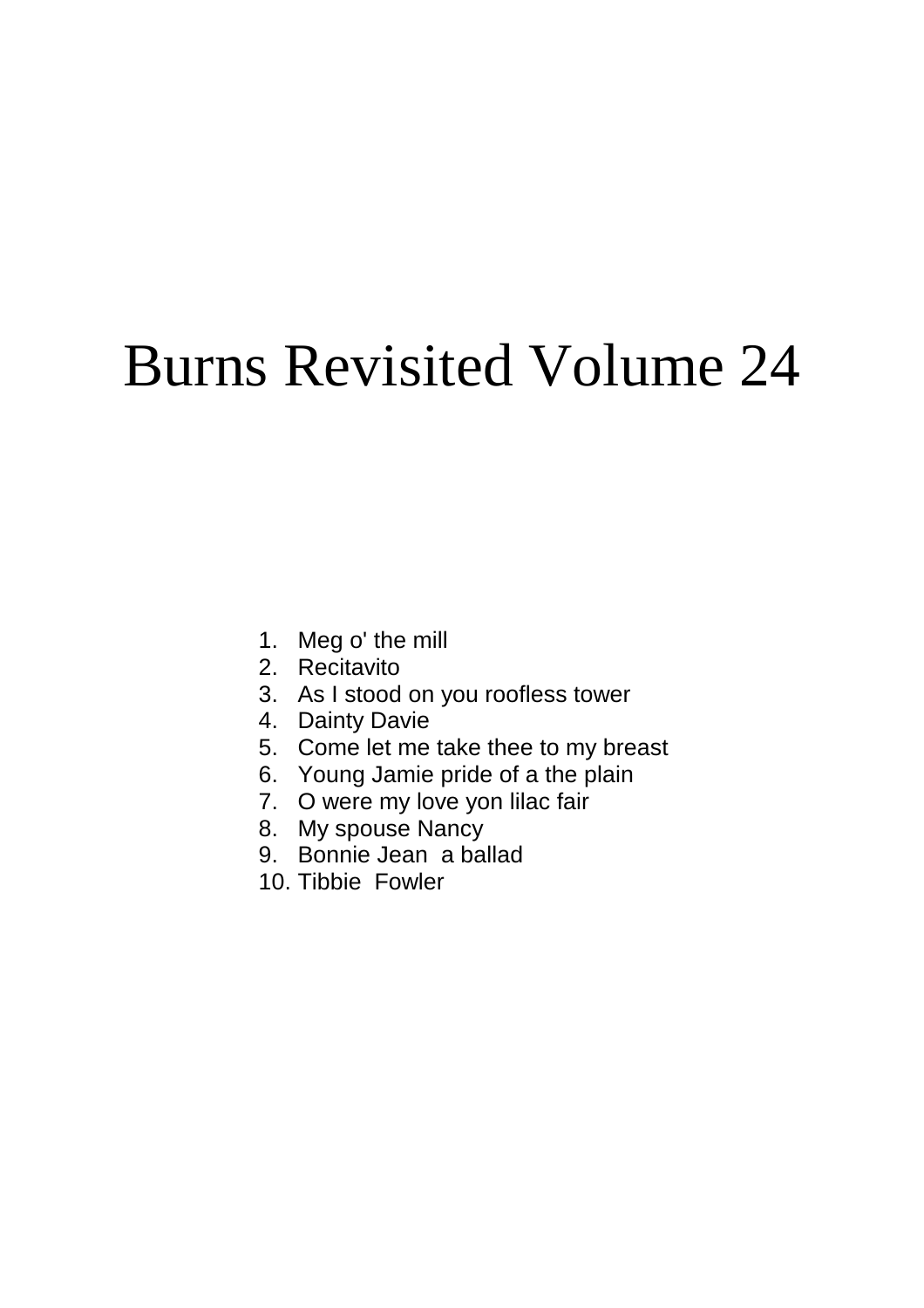# Meg O' the Mill



# **Verse 2**

O ken ye what Meg o' the Mill loes dearly An' ken ye what Meg o' the Mill loes dearly A dram o' guid strunt in the morning early And that's what Meg o' the Mill loes dearly

# **Verse 3**

O ken ye how Meg o' the Mill was married An' ken ye how Meg o' the Mill was married The priest he was oxter'd the clerk he was carried And that's how Meg o' the mill was married

# **Verse 4**

O ken ye how Meg o' the Mill was bedded An' ken ye how Meg o' the Mill was bedded The groom gat sae fu' he fell awald beside it And that's how Meg o' the Mill was bedded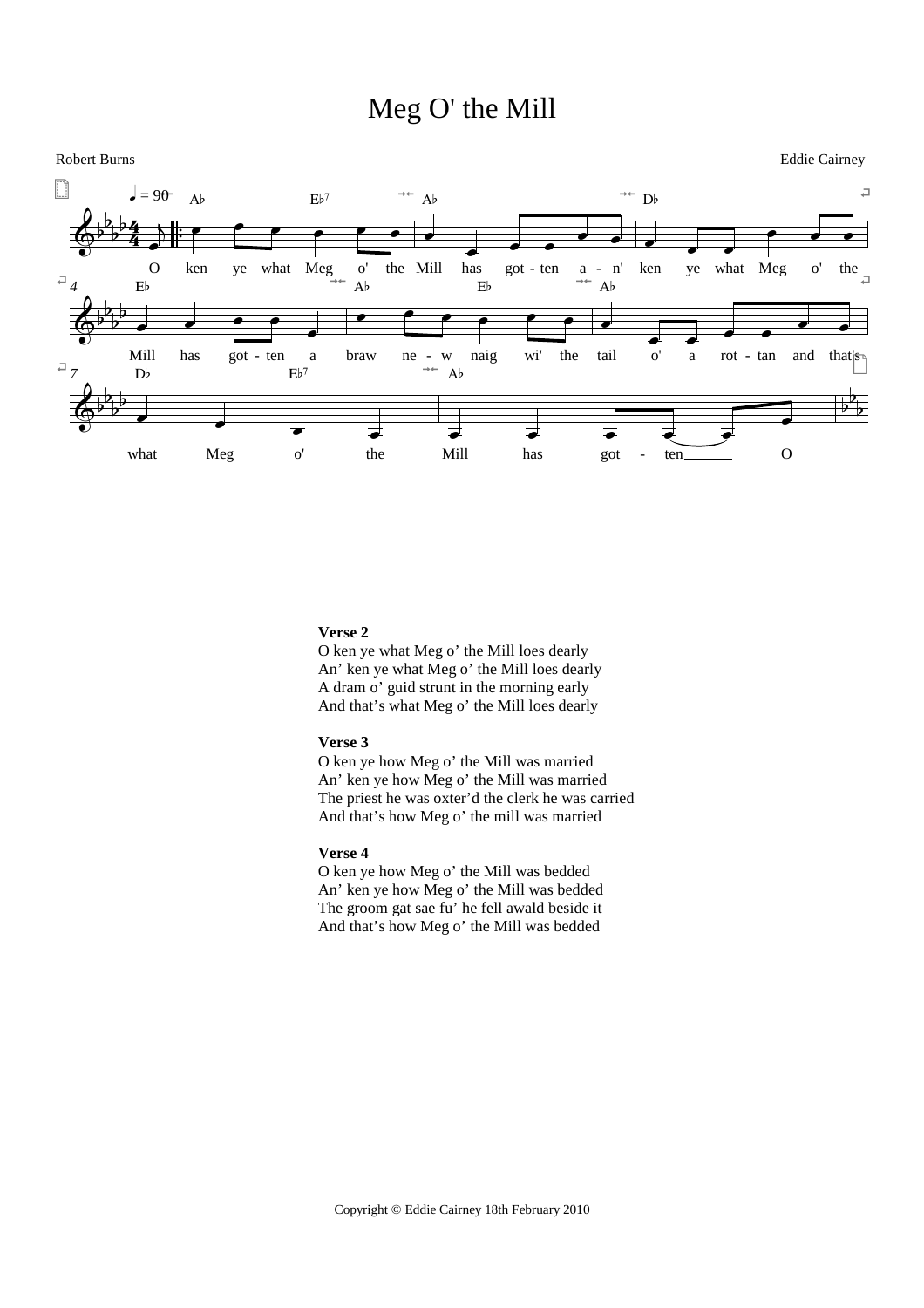# Recitativo



# Verse 2

Wi' ghastly e'e poor tweedle dee upon his hunkers bended An' pray'd for grace wi' ruefu' face An' sae the quarrel ended But tho' his little heart did grieve Wen round the tinkler prest her He feign'd to snirtle in his sleeve When thus the caird address'd her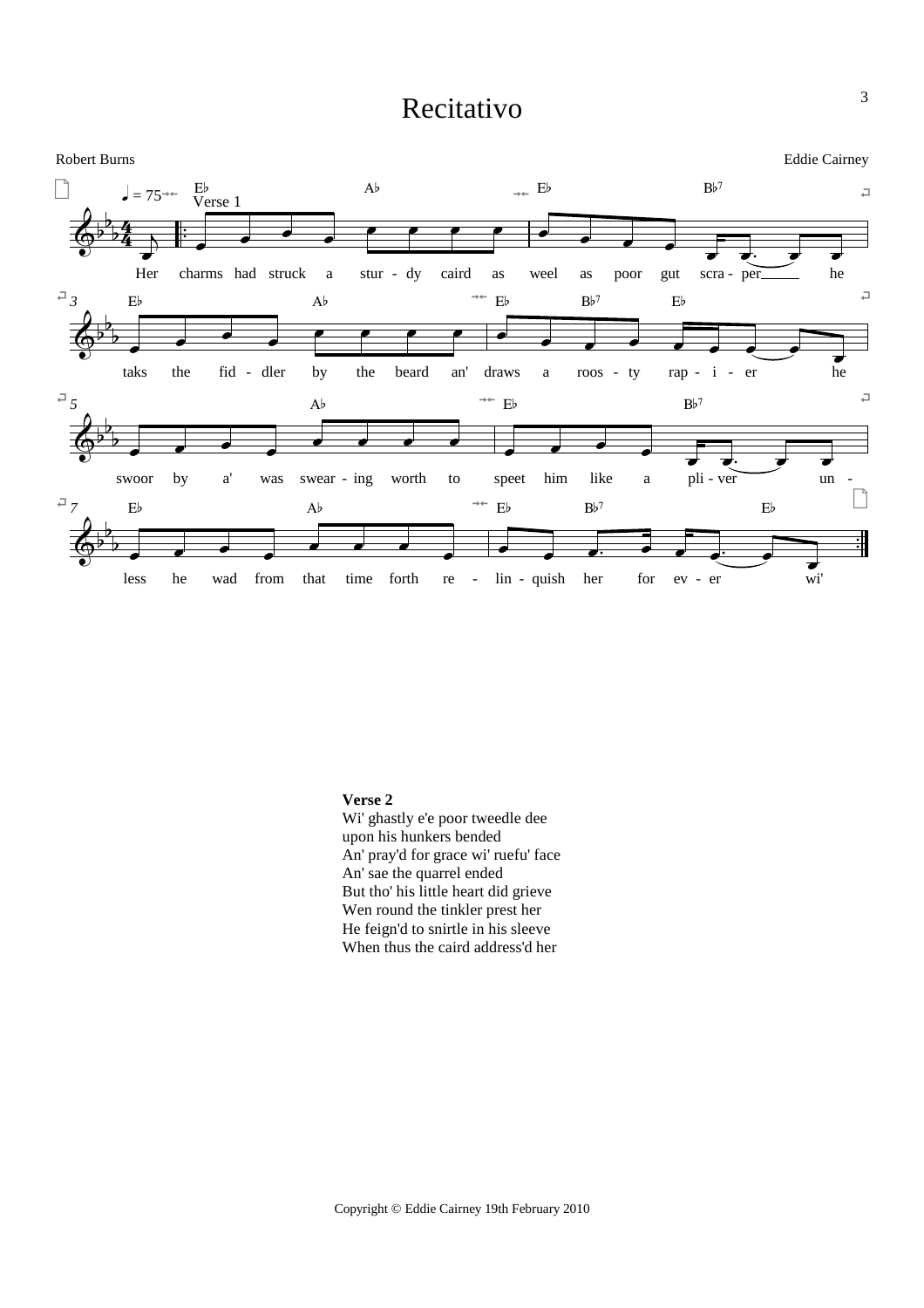# As I stood by yon roofless tower



### Verse 2

the winds were laid the air was still The stars they shot along the sky The tod was howling on the hill And the distant echoing glens reply

#### Verse 3

The burns adown its hazelly path Was rushin gby the ruin'd wa' Hasting to join the sweeping Nith Whase roarings seem'd to rise and fa'

#### Verse 4

The cauld blae North was streaming forth Her lights wi' hissing eerie din Athort the lift they start and shift Life fortune's favours tint as win

### Verse 5

Now looking over frith and fauld Her horn the pale faced Cynthia rear'd When lo in form of minstrel auld A stern and stalwart ghaist appear'd

#### Verse 6

And frae his harp sic strains did flow Might rous'd the slumbering dead to hear But oh it was a tale of woe As ever met a Briton's ear

### Verse 7

He sang wi' joy hi former day He weeping wail'd his latter times but what he said it was nae play I winna venture' in my rhymes

Copyright © Eddie Cairney 20th February 2010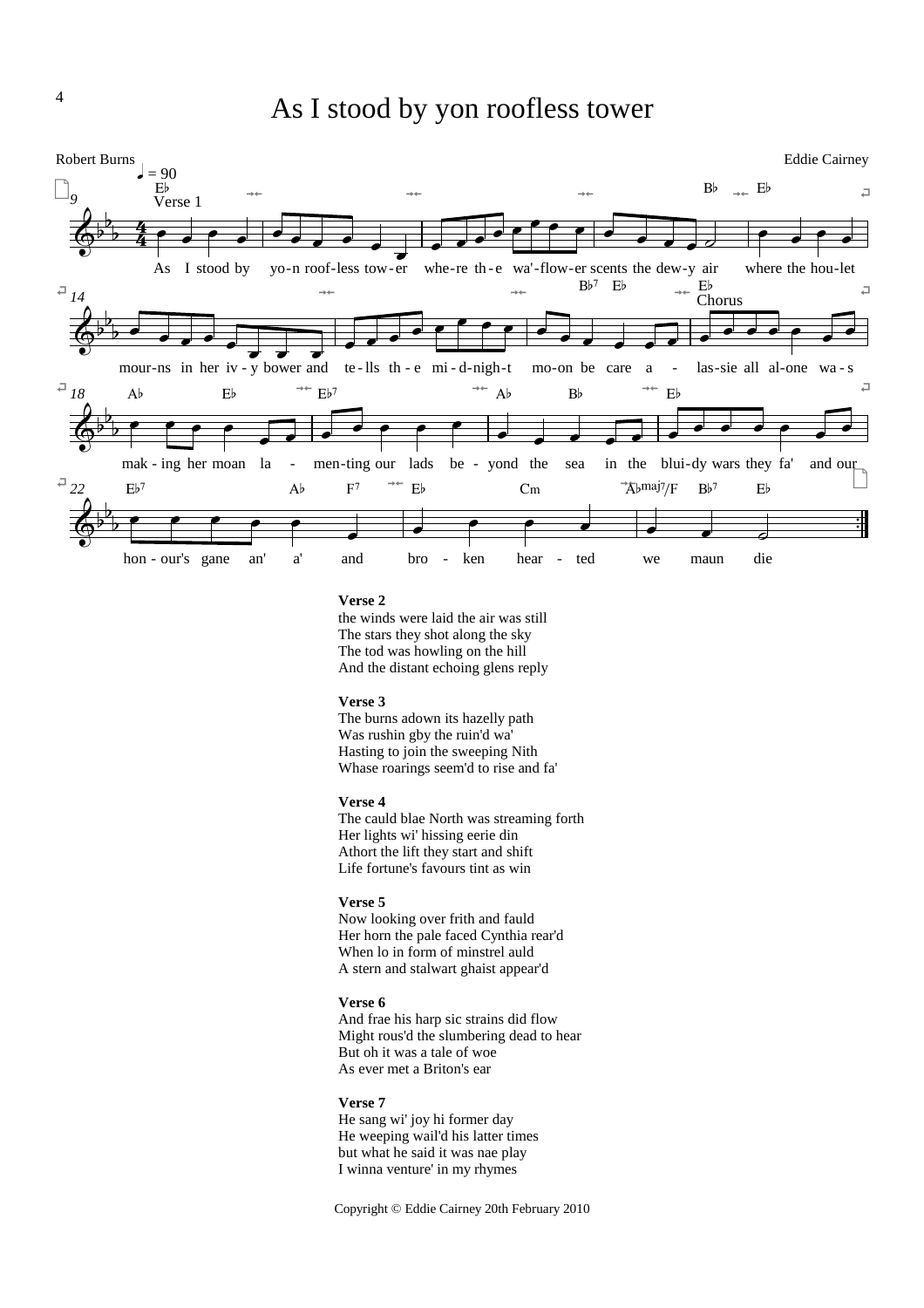# Dainty Davie



# **Verse 2**

The crystal waters found us fa' The merry birds are lovers a' The scented breezes round us blaw A wandering wi' my Davie

## **Verse 3**

As purple morning start the hare To steal upon her early fare then thro' the dews I will repair To meet my faithfu' Davie

# **Verse 4**

When day expiring in the west The curtain draws o' Nature's rest I'll flee to his arms I lo'e the best And that's my ain dear Davie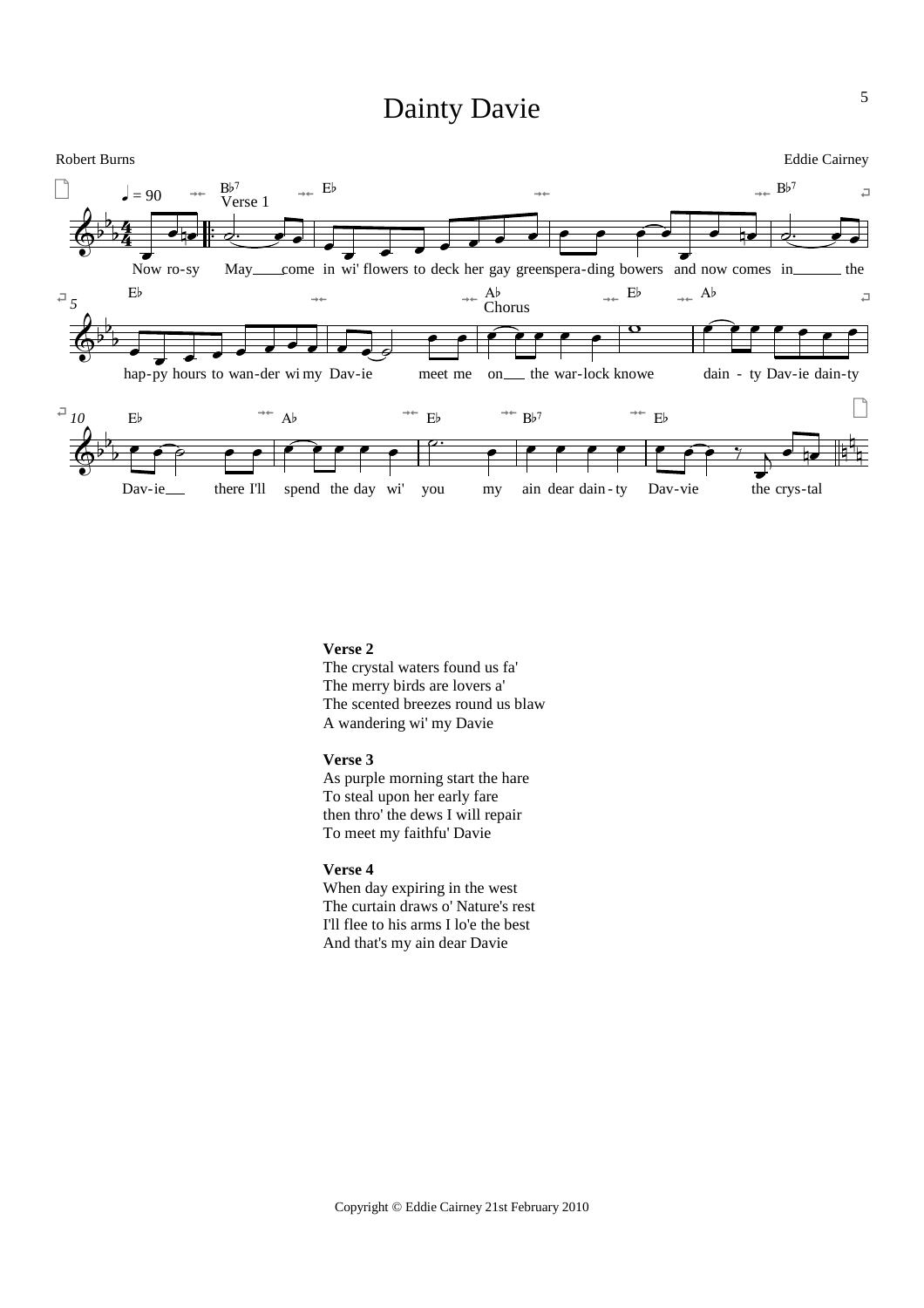



### **Verse 2**

Thus in my arms wi' a' her charms I clasp my countless treasure I seek nae mair o' heaven to share Than sic a moment's pleasure And by thy e'en sae bonnie blue I swear I'm thine for ever And on thy lips I seal my vow And break it shall I never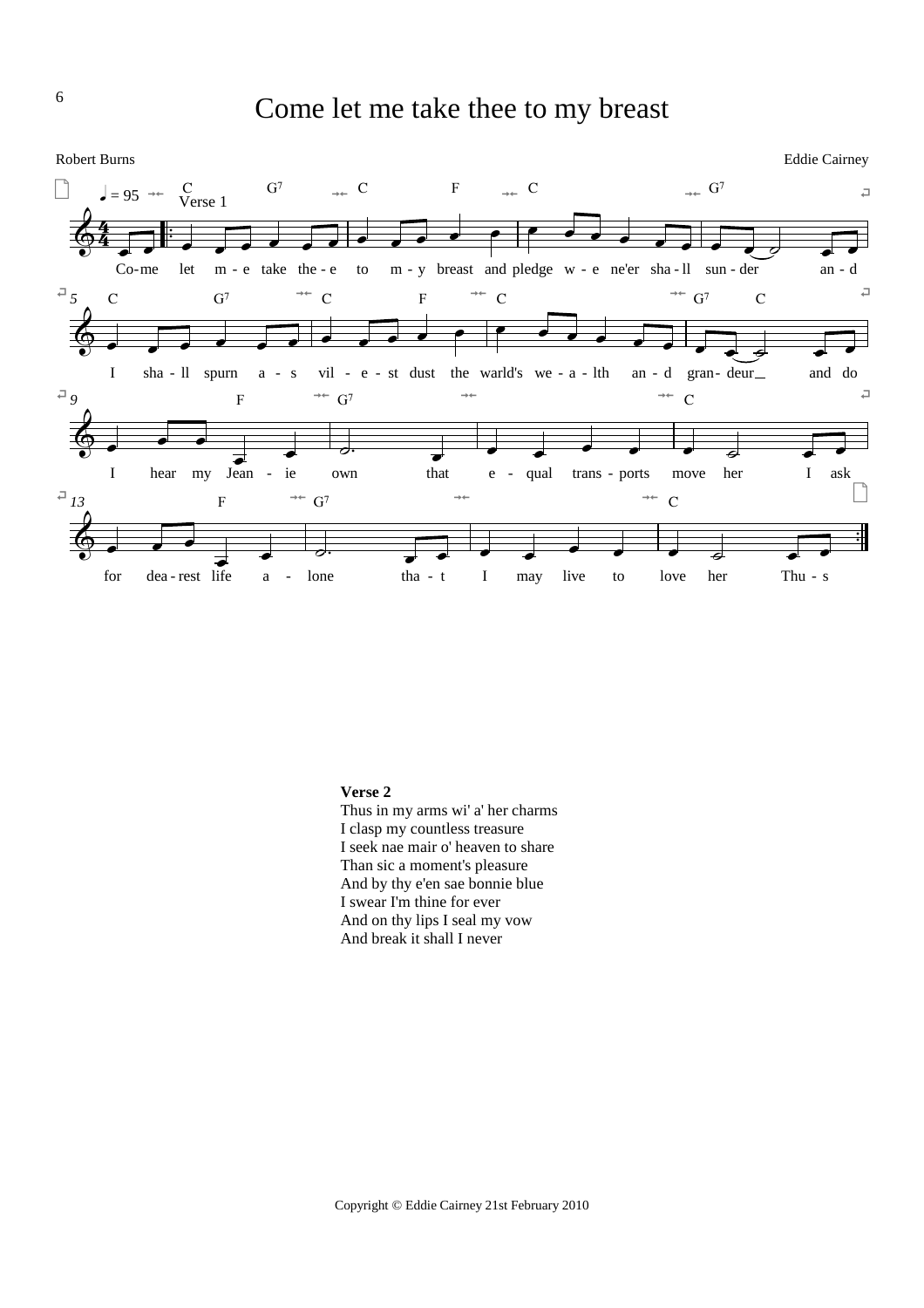# Young Jamie pride of a' the plain



# **Verse 2**

But now wi' sighs and starting tears He strays amang the woods and breers Or in the glens and rocky caves His sad complaining dowie raves

# **Refrain**

### **Verse 3**

The slighted maids mly torments see And laught at a' the pangs I dree While she my cruel scornful fair Forbids me e'er to see her mair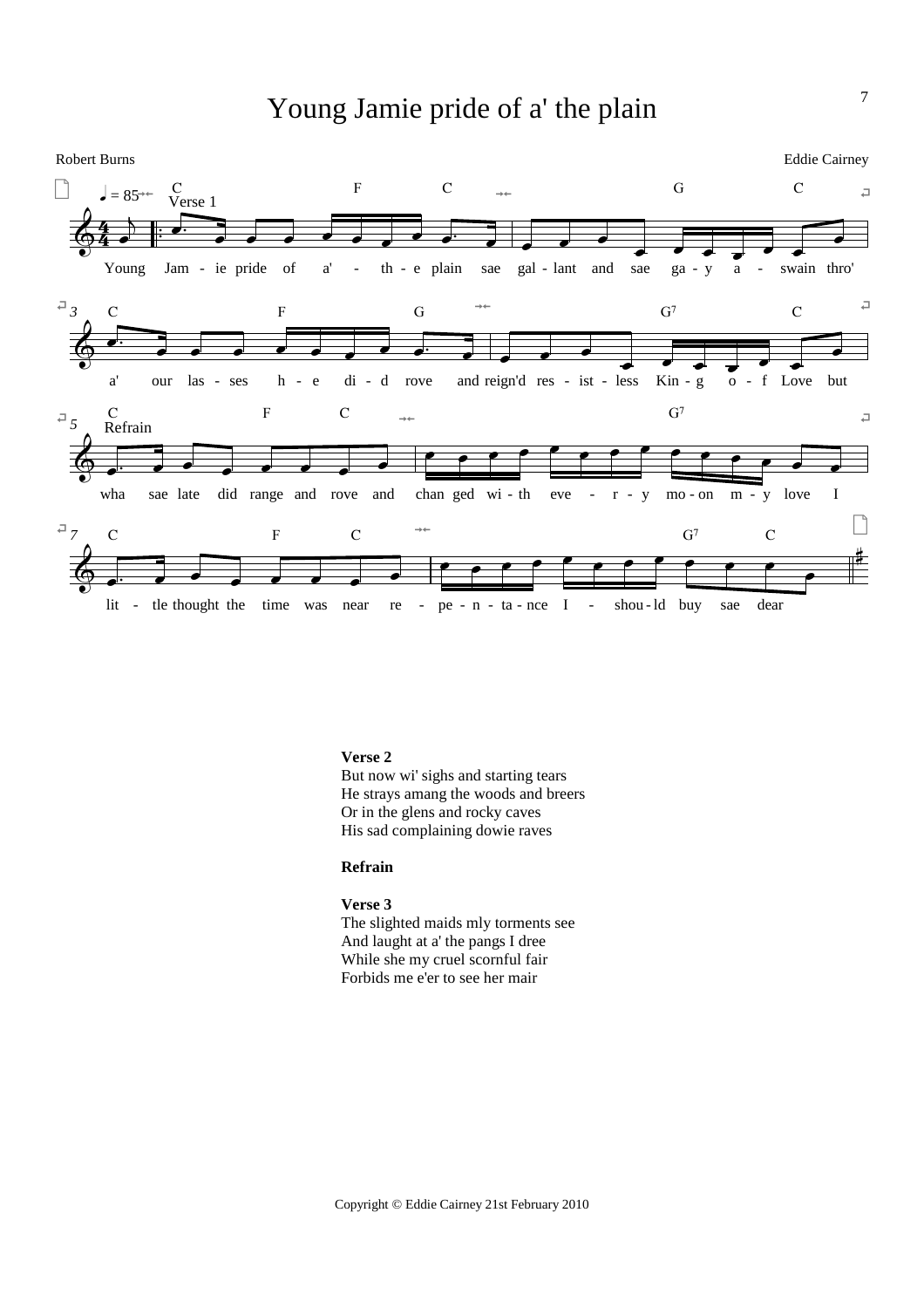

### **Verse 2**

O gin my love were yon red rose That grows upon the castle wa' And I mysel a drap o' dew Into her bonnie breast to fa' O there beyond expression blest I'd fast on beauty a' the night Seal'd on her silk saft faulds to rest Till fley'd awa by Phoebus light

8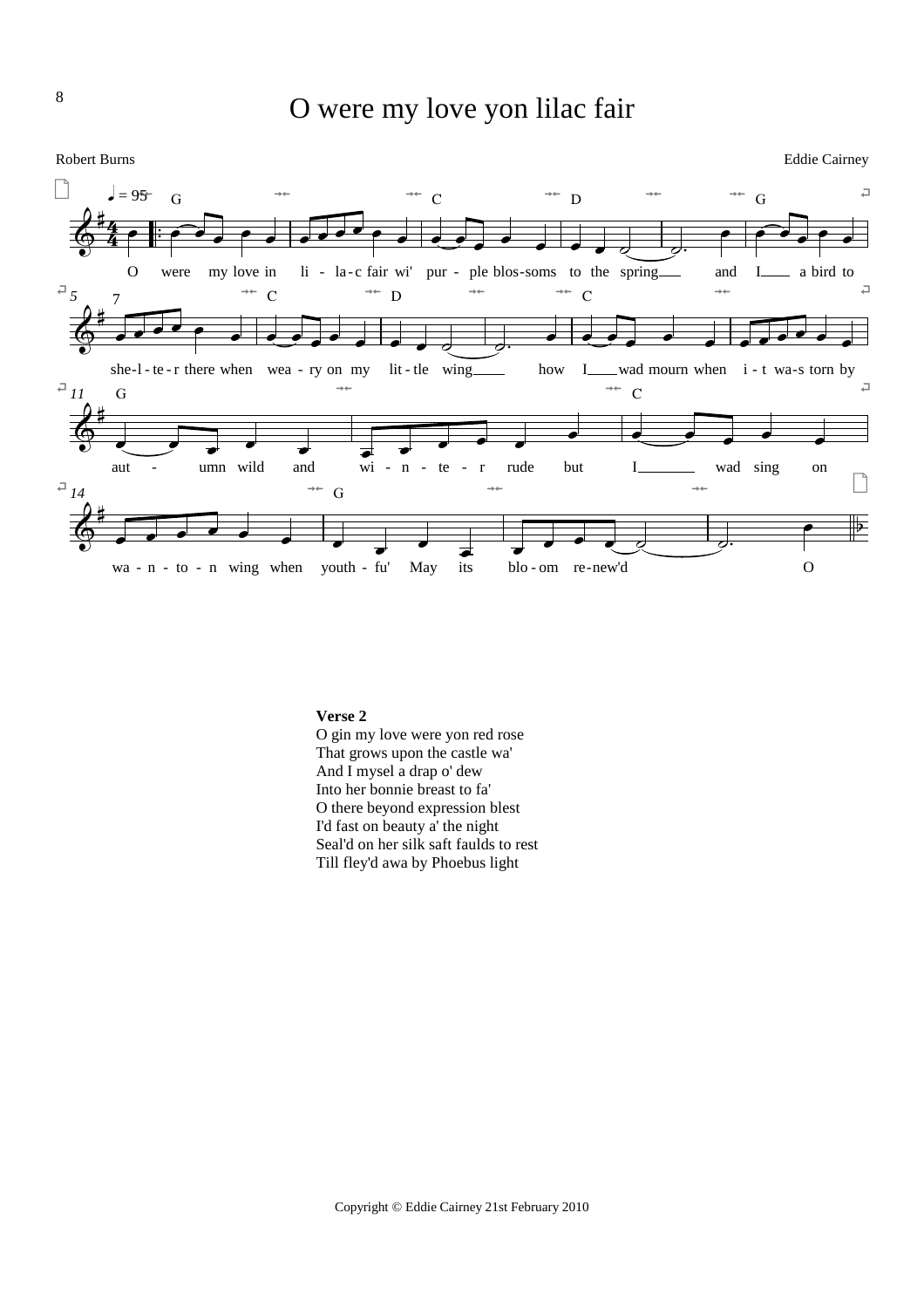# My spouse Nancy



#### **Verse 1**

'Husband husband cease your strife Nor longer idly rave sir Tho' I am your wedded wife Yet I am not your slave sir' 'One of two must still obey Nancy Nancy Is it Man or Woman say My spouse Nancy'

# **Verse 2**

'If 'tis still the lordly word Service and obedience I'll desert my sov'reign lord And so goodbye allegiance' 'Sad will I be so bereft Nancy Nancy Yet I'll try to make a shift My spouse Nancy'

9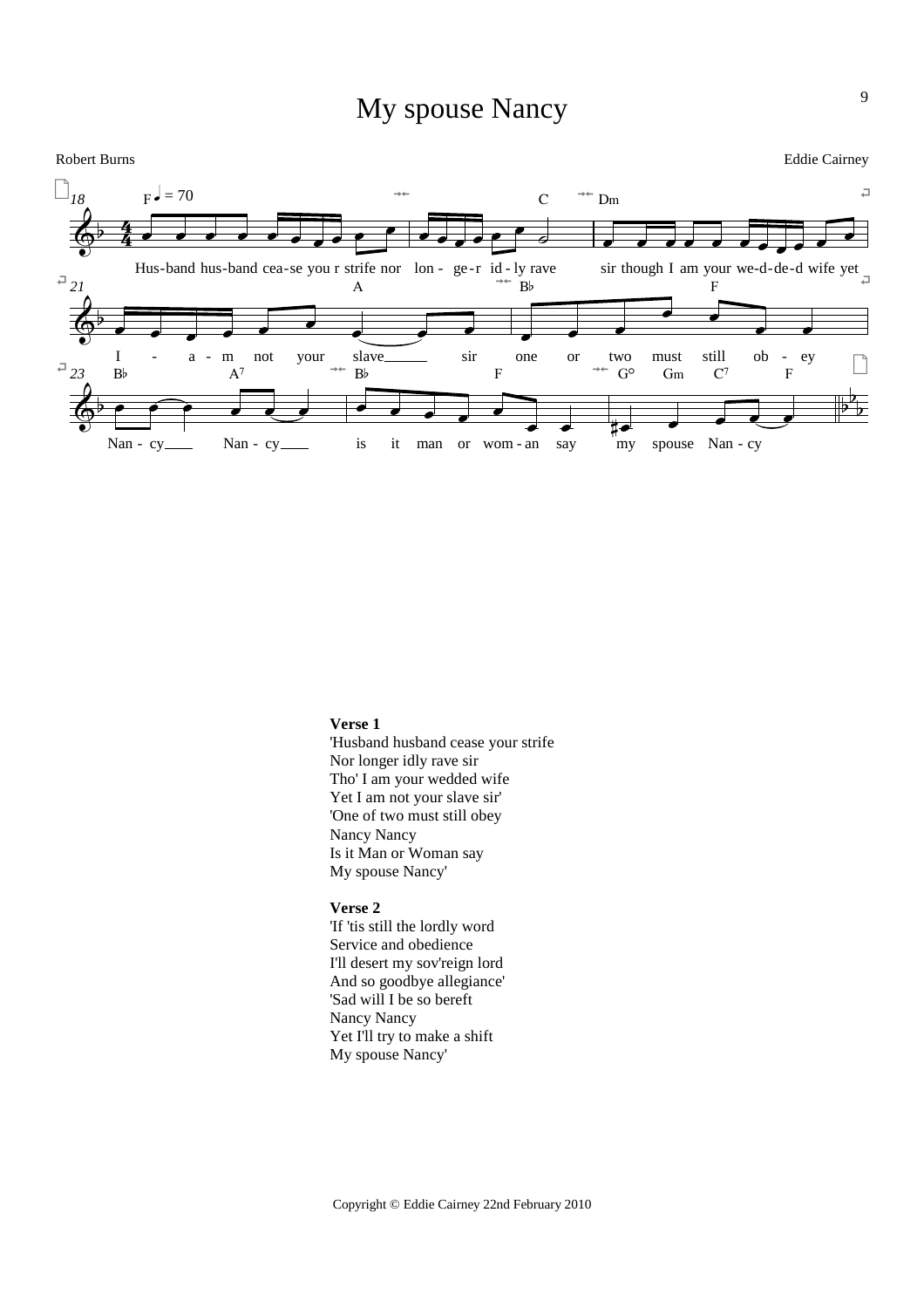

#### **Verse 1**

There was a lass and she was fair At kirk and market to be seen When a' our fairest maids were met The fairest maid was bonie Jean

#### **Verse 2**

And ay she wrought her country wark And ay she sang sae merrilie The blythest bird upon the bush Had ne'er a lighter heart than she

#### **Verse 3**

But hawks will rob the tender joys That bless the little lintwhite's nest And frost will blight the fairest flowers And love will break the soundest rest

#### **Refrain**

O Jeanie fair I lo'e thee dear O canst thou think to fancy me Or wilt thou leave thy mammie's cot And learn to tent the farms wi' me

#### **Verse 4**

Young Robie was the brawest lad The flower and pride of a' the glen And he had owsen sheep and kye And wanton naigies nine or ten

#### **Verse 5**

He gaed wi' Jeanie to the tryste He danc'd wi' Jeanie on the down And lang ere witless Jeanie wist Her heart was tint her peace was stown

### **Verse 6**

As in the bosom of the stream The moon-beam dwells at dewy e'en So trembling pure was tender love Within the breast of bonie Jean

#### **Refrain**

Copyright © Eddie Cairney 22nd February 2010

#### **Verse 7**

And now she works her country's wark And ay she sighs wi' care and pain Yet wist na what her ail might be Or what wad make her weel again

#### **Verse 8**

But did na Jeanie's heart loup light And did na joy blink in her e'e As Robie tauld a tale o' love Ae e'enin on the lily lea

#### **Verse 9**

While monie a bird sang sweet o' love And monie a flower blooms o'er the dale His cheek to hers he aft did lay And whisper'd thus his tender tale-

#### **Refrain**

#### **Verse 10**

At barn or byre thou shalt na drudge Or naething else to trouble thee But stray amang the heather-bells And tent the waving corn wi' me'

#### **Verse 11**

Now what could artless Jeanie do She had nae will to say him na At length she blush'd a sweet consent And love was ay between them twa

#### **Refrain**

10